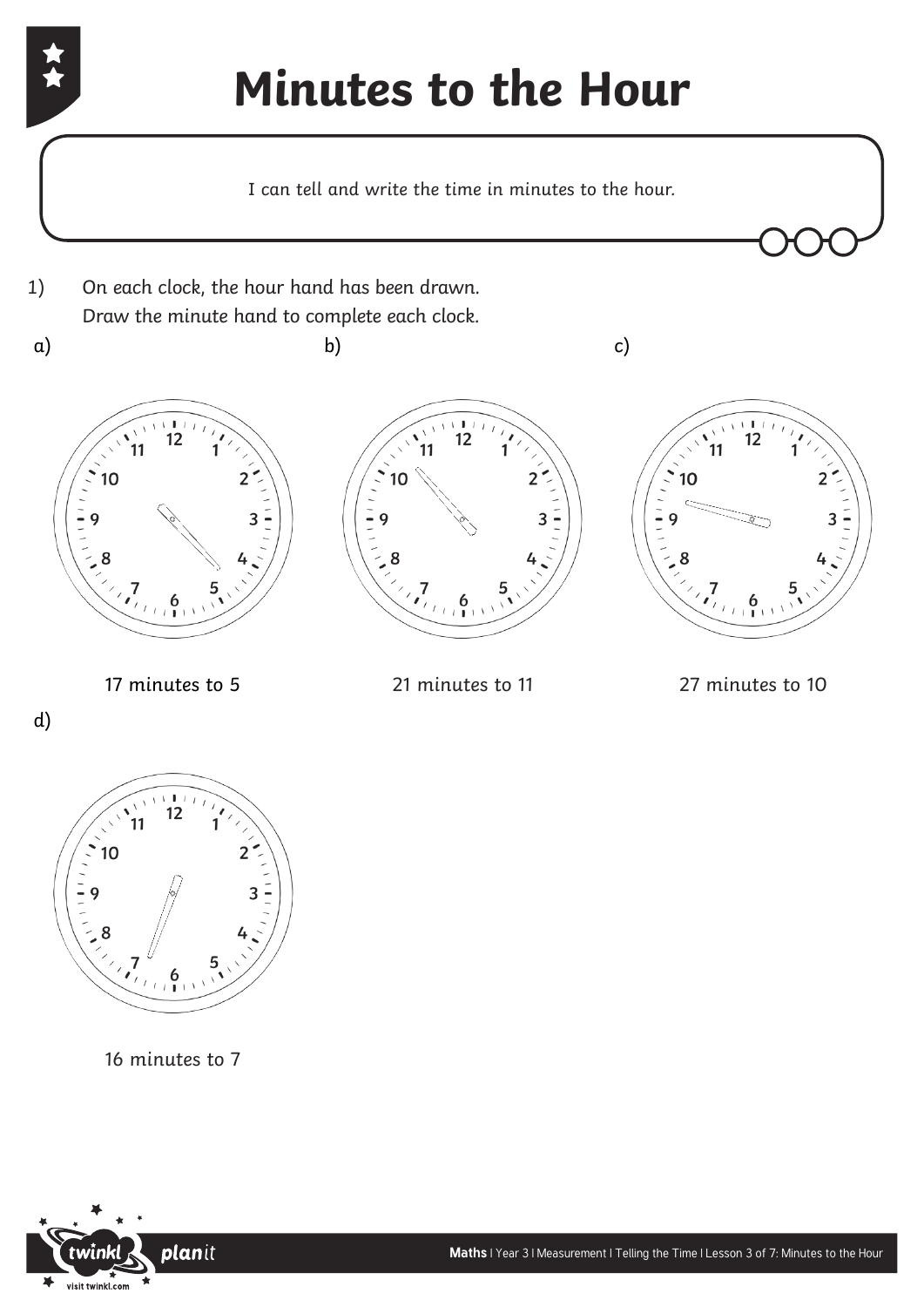







13 minutes to 9

3) Underneath each clock, write the time shown.

 $\overline{a}$ 

a)





 $\overline{a}$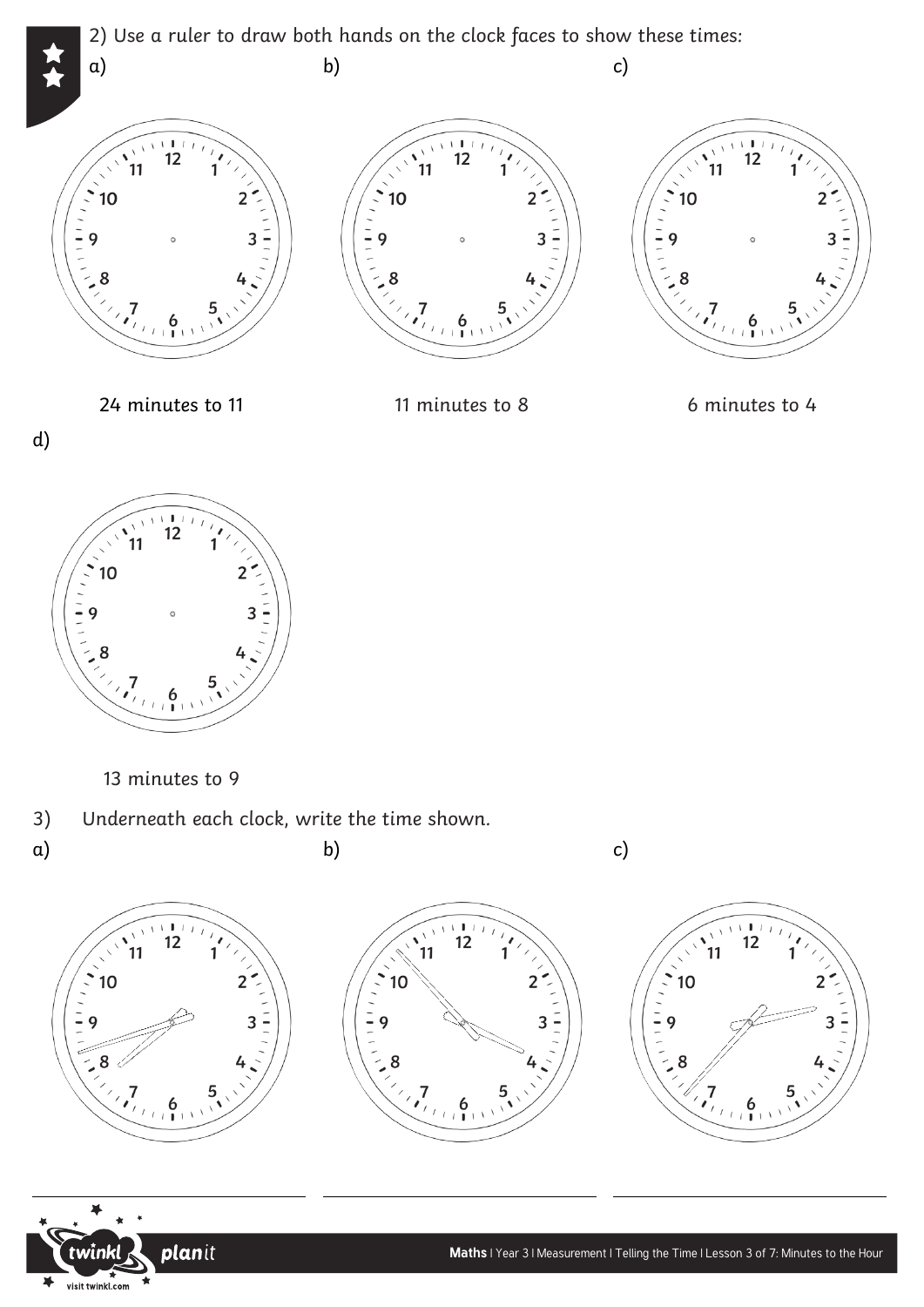

 $\overline{a}$ 

a) b) 4) Each of the clocks shown are 5 minutes slow. Write the correct time underneath.



a) b) 5) Each of the clocks shown are 10 minutes fast. Write the correct time underneath.